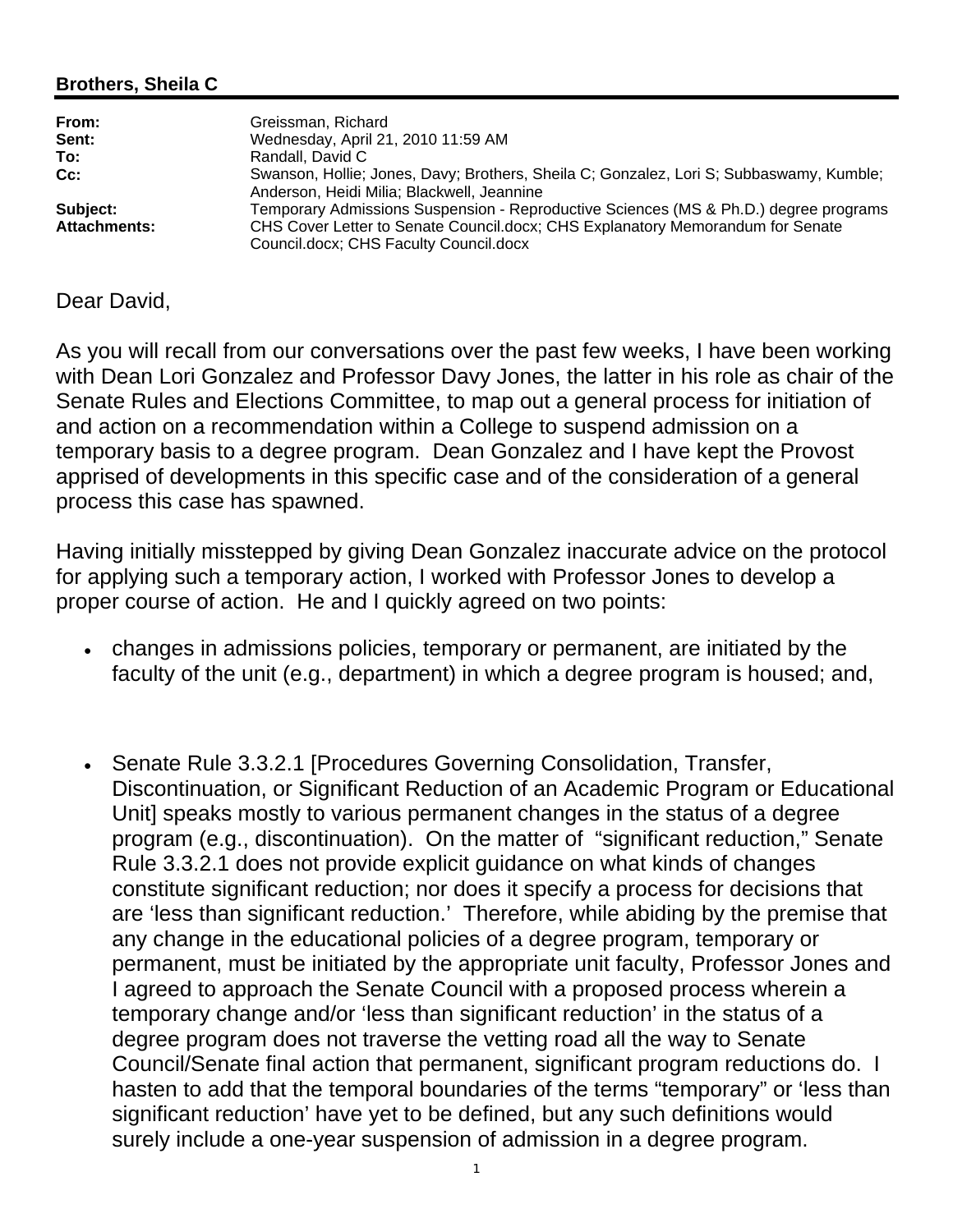At our urging, Dean Gonzalez has exercised the general process that is proposed below for the Senate Council's consideration. To wit, she adhered to the policies and procedures prescribed by the Rules of the University Senate (SR 3.3.2.1) and the rules of the Department of Clinical Sciences and College Faculty to secure the votes on approval from unit faculty and the representative faculty governance bodies of the College of Health Sciences on a motion as follows:

"To suspend admissions into the graduate programs in Reproductive Sciences for one year (for those students who might otherwise be admitted into the programs beginning in the academic year 2010-11)."

Provost Subbaswamy fully supports the initial administrative decision taken by Dean Gonzalez in this matter - that in view of present and impending fiscal situation, she would not be able to provide fiscal support for the admission of first-year and transfer students into the M.S. and Ph.D. graduate programs in Reproductive Sciences in the 2010-2011 academic year.

Looking prospectively, it would seem prudent to anticipate that similar situation may arise in other colleges as well. Until the Senate Rules formally codify a process for vetting temporary/less than significant changes to an educational program, I respectfully request that the Senate Council consider the vetting process proposed below as a template to guide of deans and unit faculties on effective and expeditious handling of such situations. I also request that you invite Professor Jones, in his capacity as chair of the Senate Rules and Elections Committee, to attend the April 26th meeting of the Senate Council and lead a discussion on a protocol in which the Senate Council could process *temporary* and/or less than significant changes in the status of a degree program that do not need to reach the University Senate for final action. I have permission from Professor Jones to outline here the proposed terms of such a new protocol, ensuring that the members of the Senate Council (to whom I request you send this correspondence and the accompanying documents) have time before Monday to ruminate on the general question of a protocol and the specific matter before them from the College of Health Sciences (see accompanying documents).

A new protocol would require:

• the appropriate unit faculty and elected faculty governance bodies to vote on approval of any recommendation to a temporary change in the status of a degree program, adopting the process from SR 3.3.2.1 for those levels, and in accordance with the Rules of the Unit Faculty and the Rules of the College **Faculty**